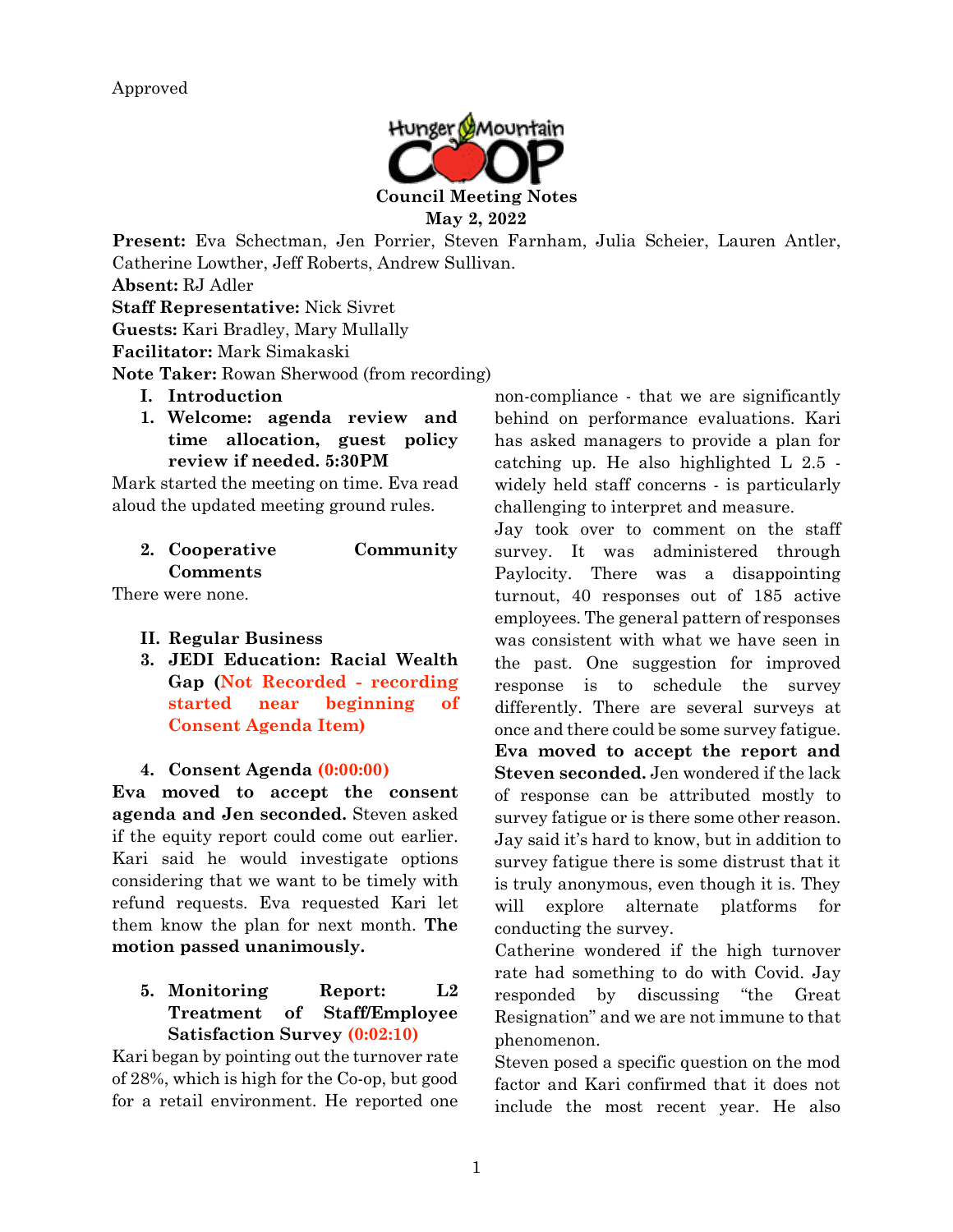#### Approved

wondered why the number of claims went up and the mod factor went down. Finally, he wanted to know if the co-op learned anything from the evaluation noncompliance.

Kari responded first to the mod factor question. He explained that it has to do not only with the number of claims but the overall dollar value associated with those claims. As far as evaluations go, he acknowledged it was an interesting question and note that we have also changed the format and style of evaluation. We still have some reflection to do on how it is going. There is a lot to learn, but first we must get compliant.

**The motion to accept the monitoring report passed unanimously.**

# **III.Special Business**

**6. Retreat 2/Next Steps (0:13:06)**

Eva shared that it was recommended that the council discuss council purpose and mission and council operations at this meeting. Mark suggested starting by asking folks if they think council purpose and mission and council operations should be one or two committees. He called on Andrew who passed. Steven acknowledged that he had identified similarities between these two groups and made the recommendation to combine them. He explained that the idea was that if they were combined they would not be working at cross purposes. Catherine agreed. Lauren also agreed. Julia agreed. There was consensus that combining to one committee is the way to go. Mark then asked for volunteers for that committee. Steven and Jeff committed. Steven suggested reaching out to community members. Eva suggested Steven and Jeff meet and figure out how to draw more folks to the committee. Lauren volunteered to be on the committee and offered an idea that it is a more fluid committee and that throughout the year all council members would pop in to it to make sure all voices are heard. There was general support for that idea. Julia suggested that Steven, Jeff and Lauren could hammer out how that looks in the charter.

## **7. Bylaw Special Meeting: Update and Preparation (0:22:53)**

Kari provided an overview of the memo. He encouraged council members to each get 5 folks to come and vote yes. There are 150 members currently registered, and there is a WDEV call, an e-blast, tabling and informational forums happening between now and the 12th. Steven asked if council members can know who has registered so they do not ask someone who is already committed. Kari said yes that info can be shared.

Eva asked how tabling went last weekend? Steven responded that there were a few folks who expressed interest.

Eva thanked the CR team for getting 150 registrants.

## **\*\*\*\*\*\*\*\*\*\*BREAK\*\*\*\*\*\*\*\*\*\* 6:24 (0:26:29)**

#### **8. Recommendations for Council Meeting Venue (0:34:30)**

Eva recommended gathering for an inperson, outdoor meeting on June 27, with a rain date of August 29, or have a council social gathering outside in person in late spring or summer.

Mark solicited responses. Andrew would like an in-person council meeting. Steven wants to do both. Nick also likes both. Jen prefers the council meeting if she has to choose. Jeff said either is fine. Catherine would like to keep a hybrid option for council meetings. Steven pointed out that it would be hard to do a hybrid meeting with an outdoor option. Julia pointed out that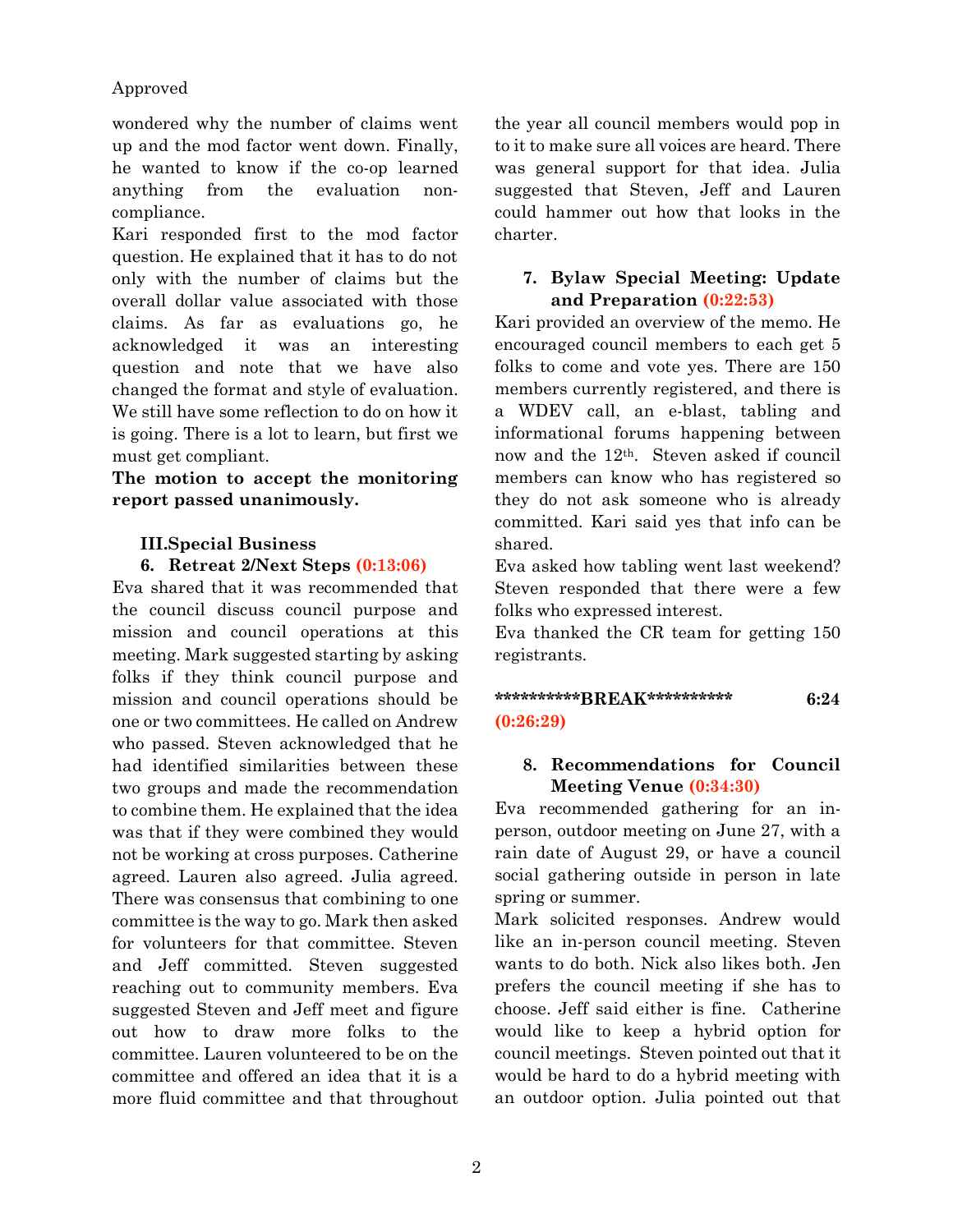## Approved

hybrid was not an option. Julia prefers a social gathering. Lauren would vote for a social gathering. Eva is in favor of a social gathering.

Mark noted that a social gathering got the most votes. Scheduling for that can happen offline. Meetings can continue to happen virtually.

#### **9. Council Compensation Recommendation (0:42:25)**

Julia shared what the finance committee and Kari proposed after two meetings. Lauren asked Julia to clarify the rationale for the proposal. She talked about the optics of having it start for the next council session – everyone would have a chance to run. She also said they decided to also keep the current discount. Eva asked about the inclusion of committee members at \$25 per meeting. She noted that does not include any preparation or follow-up. Julia asked if there was a proposal for increasing the amount to include wrap around time. Eva suggested \$50 per meeting. Eva asked what bucket of money facilitator compensation comes out of. Kari said it wasn't considered in this discussion. Julia suggested coming back to Eva's \$50/meeting for committee members' suggestion because it could come out to more than what is proposed for council members and that doesn't feel right. Eva agreed. Steven echoed that a very engaged community member could be compensated more than council members. He asked why committee members get an essentially per diem rate and council members need to wait until the end of the year. He also suggested that since so much of the council work occurs outside of meetings that they get a discount equal to employees.

Julia responded that this was a proposal, and the committee is open to changes. It's about valuing people's time, and about inclusion and diversity in committees and on the council. She pointed out that the theoretical highly engaged community member serving on a lot of committees could be doing more work than a disengaged council member.

She also mentioned that committee member payments would be made on the same schedule as council members. Kari said this was the first he has heard of proposing an increased discount.

Lauren wants to make sure that staff is not really volunteering their time. She also appreciates the emphasis on elder and childcare and doesn't want to limit the definitions of those things. She also suggested some sort of mechanism for taking care of dinner for folks rushing from work to the meeting.

Eva asked if the finance committee would like to meet again to discuss the ideas talked about tonight. She said that yes, they would be and outlined the suggestions she heard.

## **10. Governance Budget Recommendation (1:02:21)**

Kari framed this topic by saying that it does not make sense to vote on this tonight, but it would be good to have discussion.

Kari talked about cutting the board development budget to make funds available for compensation. Council meeting cost reflects the cost of Zoom. Insurance costs are fixed. It is proposed to keep the member engagement budget essentially the same as this year. We could save money on a member mailing like for patronage refund or equity statements. The financial audit comes under council expenses. The overall council budget is looking at a 23% increase.

## **IV. Closing**

**11. Wrap-Up: Actions, Communication Wrap-up, Calendar, Meeting**